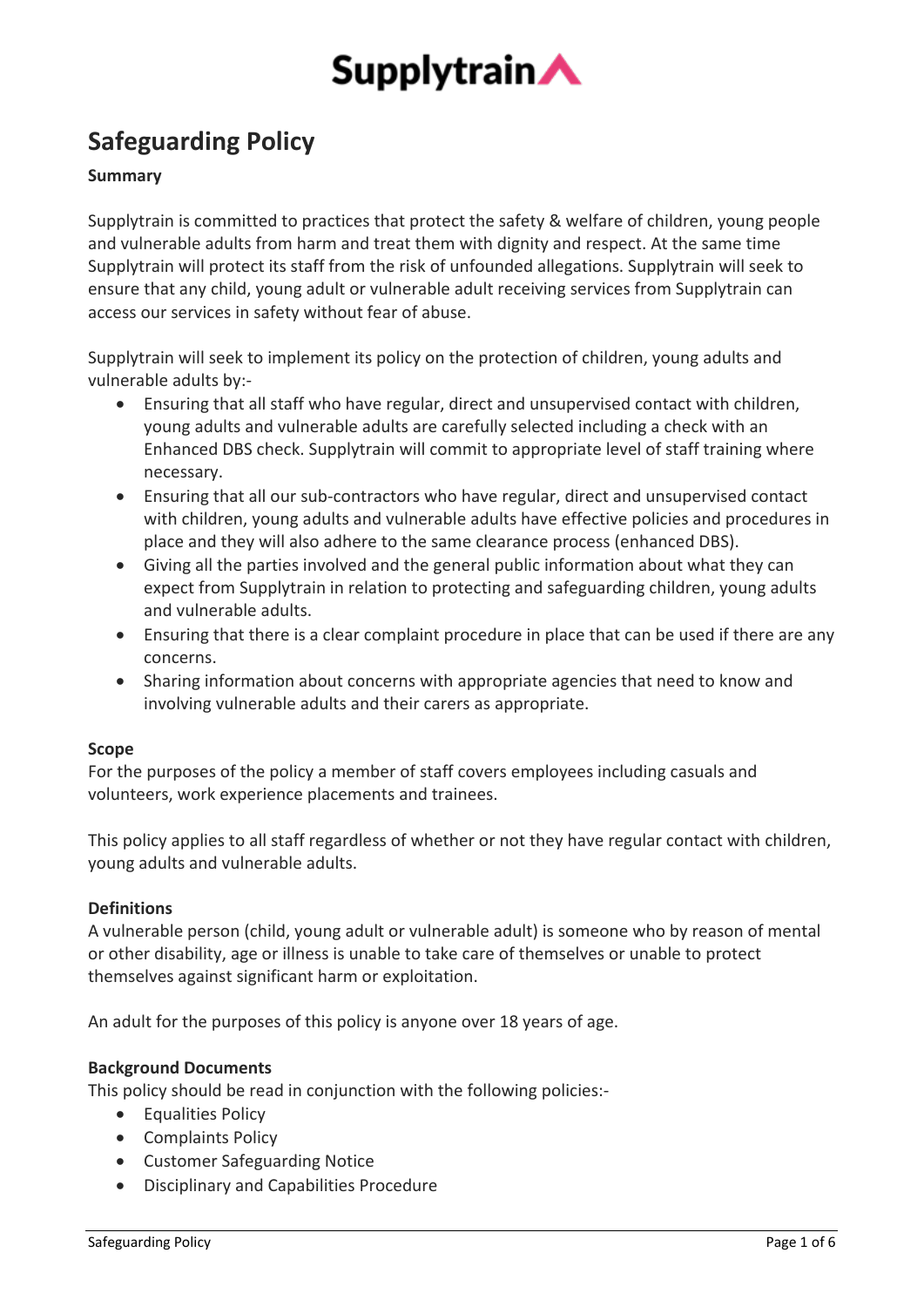

- Data Protection Policy
- Whistle-blowing Policy
- Health and Safety Policy

# **Procedures**

These procedures seek to ensure that all staff have a clear understanding of their responsibilities when working with children, young adults and vulnerable adults. The aims of these procedures is to ensure that staff:-

- Recognise the signs of abuse and what appropriate course of action should be taken in the circumstances
- Understand the potential risk to themselves and ensure that good practice is adhered to at all times
- Recognise signs of improper behaviour from other staff and report it to the Monitoring Officer at the earliest opportunity

# **What is abuse?**

# **1. Physical abuse**

May involve actions such as hitting, shaking and burning as well as the use of inappropriate restraint. Physical abuse, as well as being a deliberate act, can be caused by an omission or failure to act to protect.

# **2. Emotional abuse**

This may include intimidation, humiliation, verbal abuse, harassment or discriminatory harassment.

# **3. Sexual abuse**

Involves forcing or enticing a children, young adults and vulnerable adult to take part in sexual activities whether or not the vulnerable adult is aware of or consents to what is happening. It may also involve non-contact activities such as showing pornographic material or sexual innuendo.

# **4. Neglect**

The persistent failure to meet the children, young adults and vulnerable adult's basic physical and/or psychological needs. These needs include adequate food and warm clothing and also medical care, social care or educational services.

# **5. Financial or material abuse**

This could include monies being withheld, property transfer, theft, fraud and pressure in connection with wills, property inheritance or financial transactions.

# **Recognising Abuse**

This is not always easy, and it is not the responsibility of members of staff to decide whether or not abuse has taken place, or if a children, young adults and vulnerable adult is at significant risk. However, staff do have a responsibility to act promptly if they have any concerns.

Indications that a person is being abused include:-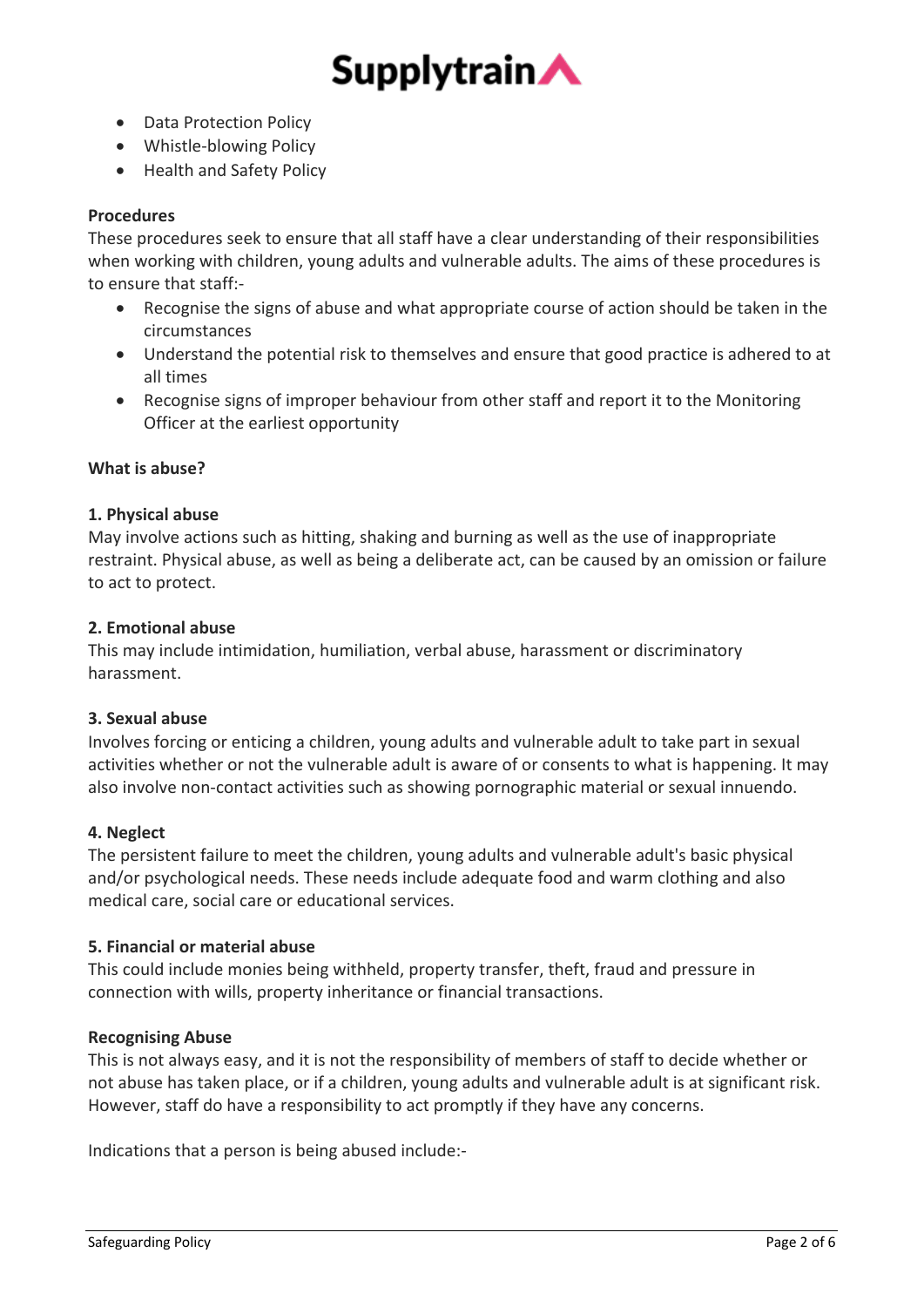# **Supplytrain**

- Unexplained or suspicious injuries such as bruises, cuts and burns particularly if situated on parts of the body not normally prone to such injuries
- Injuries for which an explanation seems inconsistent
- Fear of carer being approached about such injuries
- Sudden loss of assets
- Sudden or unexplained changes in behaviour
- Fear of being left with a specific person
- The vulnerable adult being dirty, smelly and unkempt

This list is by no means definitive and it is important to remember that many people will exhibit some of these indicators at some time and the presence of one or more should not be taken as proof that abuse is occurring.

It is crucial that members of staff realise that this is only a process of observation and that at no point should they actively seek out abuse or an abuser. The member of staff's responsibility is to ensure that if they have concerns about the welfare of a vulnerable adult they must report it and must never assume that others will do it.

# **Responding to allegations of suspicions of abuse**

For all types of responses, it is vitally important to carefully record the details of an allegation or a reported incident regardless of whether or not the concerns are shared with a statutory agency.

An accurate record should be made of:-

- The date and time of the incident and disclosure
- The parties who were involved
- What was said and done by whom
- The full name of the person reporting and to whom reported

Where appropriate:-

- Recording *any* action taken by Supplytrain
- Reasons why there was no referral to a statutory agency

# **Dealing with, and responding, to a child, young adult or vulnerable adult making an allegation of abuse against a member of staff, sub-contractor or within their family or home situation**

Staff must:-

- Stay calm and listen carefully
- Find an appropriate, early opportunity to explain that it is likely that the information will need to be shared. Do not promise to keep secrets
- Allow the person to continue at their own pace
- Ask questions for clarification only and at all other times avoid asking questions that suggest a particular answer
- Reassure them that they have done the right thing in telling you
- Follow the record keeping advice above
- Relay this information to the Monitoring Officer at the earliest opportunity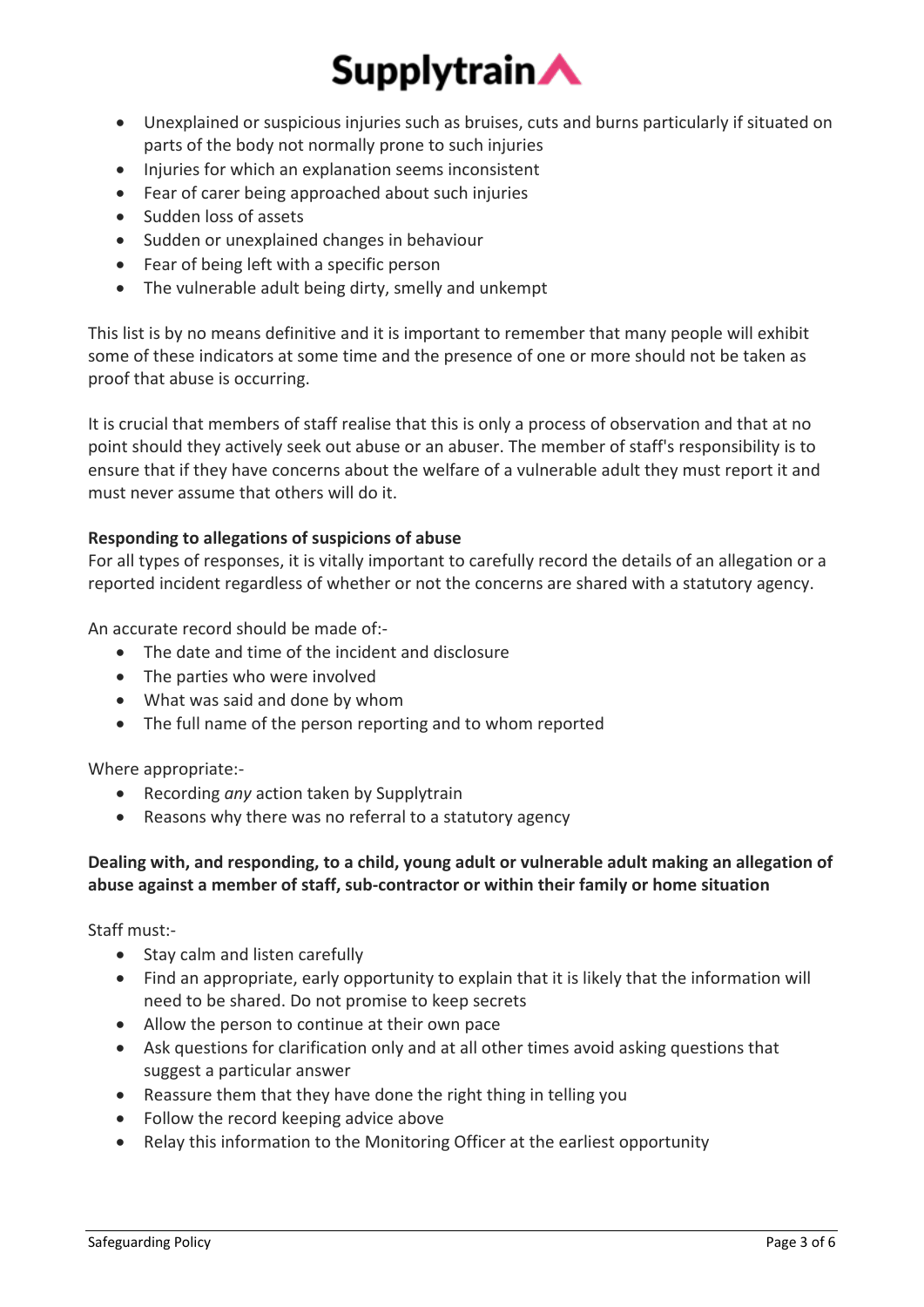

# **Dealing with and responding to suspicions that another member of staff may be abusing a child, young adult or Vulnerable adult**

Any member of staff who suspects that a colleague, family member or, person with whom the vulnerable person is in contact with, may be abusing a vulnerable person should act on their suspicions. These suspicions should be recorded and reported to the Monitoring Officer at the earliest opportunity.

If the allegation is against the Monitoring officer, then the suspicion should be raised with their line manager and Managing Director.

The matter will be referred by the Monitoring Officer to Social Services who may involve the Police and disciplinary action will be taken on the member of staff. Where the allegation is against a family member or someone with whom the vulnerable person has contact with outside of the organisation, Supplytrain will work with the appropriate services and authorities without hesitation.

# **If a carer makes an allegation of abuse against a member of staff**

These allegations should be recorded and reported to the Monitoring Officer at the earliest opportunity. These should not be processed through the normal complaint procedure.

Supplytrain acknowledges that this is an extremely sensitive issue for staff and everyone working on its behalf. Supplytrain will fully support and protect anyone, who in good faith, reports a concern that a colleague is or may be abusive.

# **Confidentiality**

The principle of the company is that the welfare of the child, young adult or vulnerable adult is paramount which means that the consideration of confidentiality that might apply to other situations within Supplytrain should not be allowed to override the right of the vulnerable adult to be protected from harm.

However, where possible every effort should be made to ensure that confidentiality is maintained for all and by all concerned when an allegation is made and whilst it is being investigated.

Supplytrain will seek to balance protecting children, young adults and vulnerable adults from harm whilst protecting its staff from the risk of unfounded allegations.

# **The role of the Monitoring Officer**

The Monitoring Officer will be the safeguarding lead, and will be responsible for dealing with all allegations and suspicions of abuse concerning a member of staff.

The Monitoring Officer is the HR Director.

The Officer will:-

• Receive and record information from members of staff, the vulnerable person themselves, or any carers that have vulnerable adult protection concerns.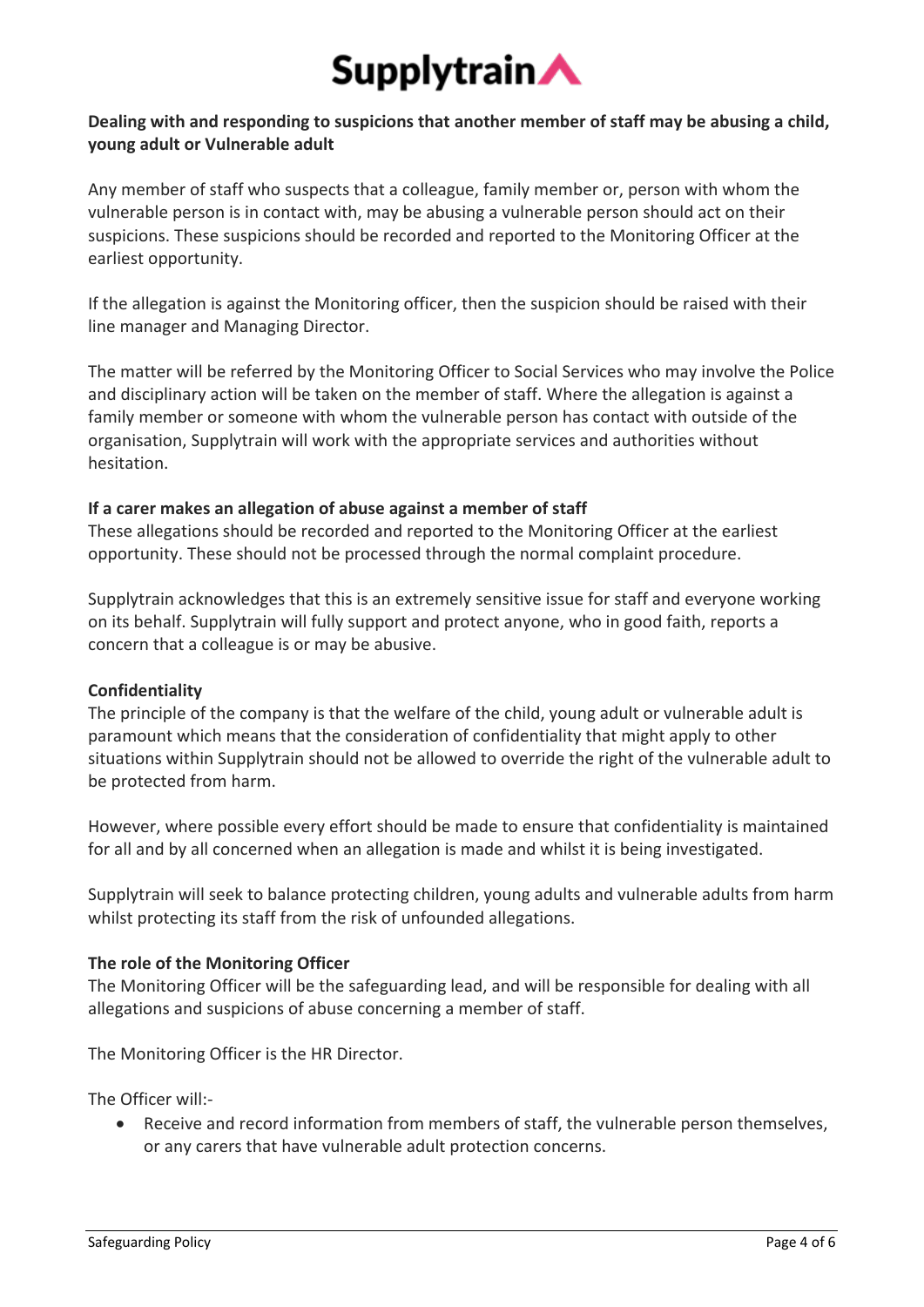# **Supplytrain**

- Assess the information promptly and carefully, clarifying or obtaining more information about the matter as appropriate.
- Make a formal referral to a statutory agency without delay, if necessary.
- The Monitoring Officer will not decide if a child, young adult or vulnerable adult has been abused - this is the task of Social Services and relevant authorities. The Monitoring Officer will refer the concerns or allegations to the local relevant authorities as per their guidance or instructions, normally
- Will keep an up to date list of key contacts of statutory agencies in the locations we operate.
- The Monitoring Officer will also be responsible for dealing with any enquiries from the media if an incident or allegation of abuse against a vulnerable person. All staff should be clear that any media enquiries are to be directed to the Monitoring Officer and under no circumstances should any other response be given.

# **Training**

All staff who regularly have direct and unsupervised contact with children, young adults and vulnerable adults will have training to raise their awareness of protection issues at their induction and at regular intervals throughout their employment at Supplytrain.

# **Reviewing the policy**

This policy will be monitored and reviewed on a regular basis by the HR Director in the first instance, having due regard to confidentiality issues.

# **Code of Good Practice**

To help prevent abuse occurring and false allegations arising, the following basic guidelines will help safeguard both vulnerable adults and staff.

# *You must:-*

- Treat all service users with dignity and respect
- Provide an example of good conduct you wish others to follow
- Challenge unacceptable behaviour, e.g. bullying and report all allegations/suspicions of abuse

# *You must not:-*

- Have unwarranted contact with a child, young adult or vulnerable adult
- Make any comments, gestures or reference which may have a sexual connotation
- Put yourself in a vulnerable position that places you at risk.

# **What to do if there is an allegation or suspicion of abuse against a vulnerable person, and it does not concern a member of staff**

Staff should take the following procedure:

- Discuss with the Monitoring Officer within one working day.
- If you still have concerns, you should, with consultation of the Monitoring Officers' Line Manager and Managing Director, refer to appropriate statutory authority with a follow up report within 48 hours.